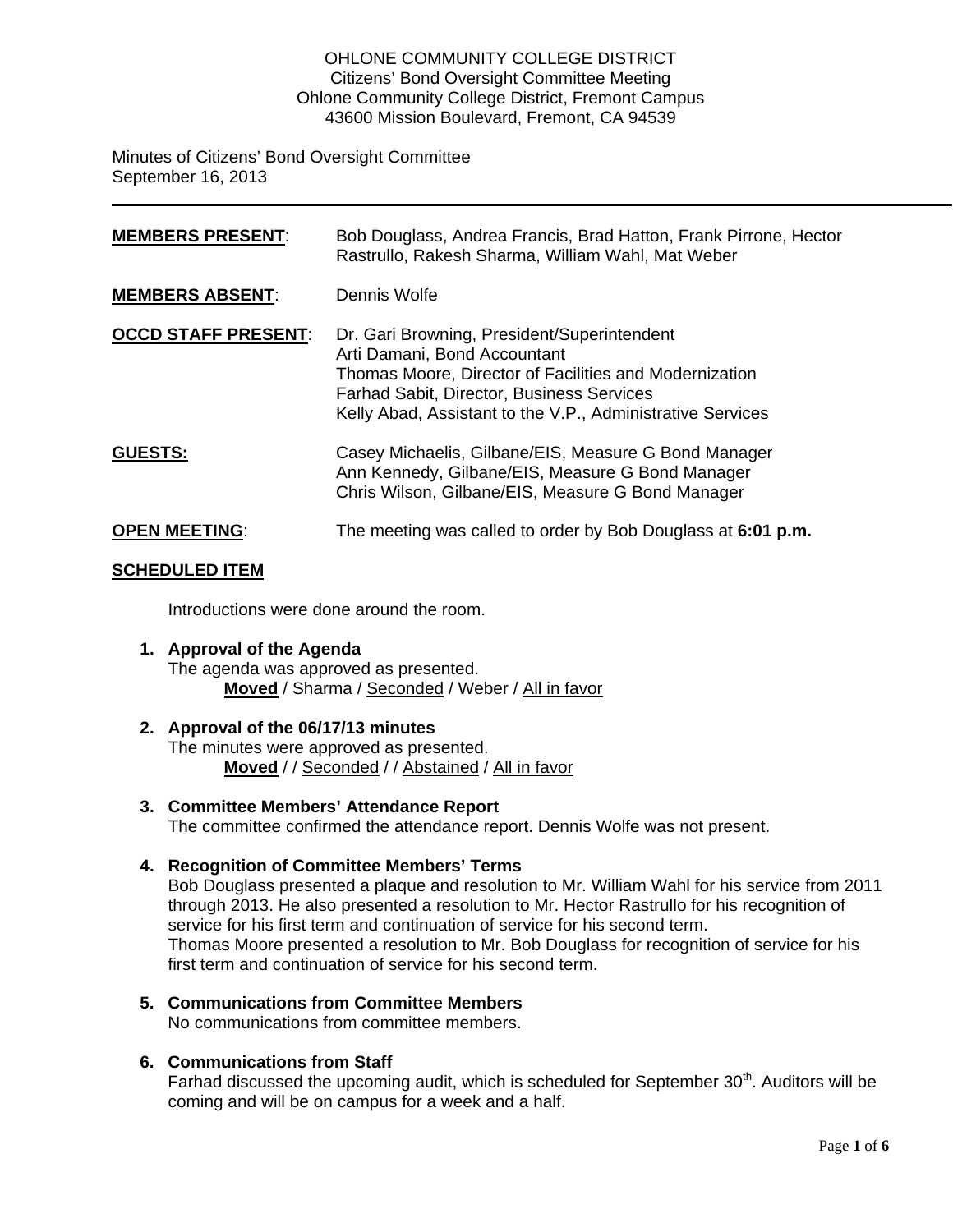Farhad also discussed the changes for School Bond Accountability Requirements. He read the Community College Update that states, "On January 1, 2014, community college districts will have additional responsibilities related to their Proposition 39 accountability requirements. Senate Bill (SB) 581 (Chapter 91), which was signed by Governor Jerry Brown on August 12, 2013, requires the governing board to provide the Citizen's Oversight Committee (COC) with responses to the findings, recommendations, or concerns identified in the annual, independent financial and performance audits within three months of receiving the audits…. Also, the bill requires that the audits be submitted concurrently to the COC and the governing board, no later than March 31 of each year… Prior to SB 581, only the audits, and not the responses, were required to be delivered to the COC by the March 31 deadline."

*Rakesh Sharma: In the past, we would have normally known the issue? Farhad: Yes, normally you would know but this is now a requirement.* 

*Bob Douglass: These responses will be public before that time? If the auditors have findings, will we know before the public?* 

*Rakesh: The auditors will come and conduct the audit. If there are findings, they are reported*  back to the District. We look at those findings and provide responses. We present a *plan on how to fix and take corrective action. This will then be reported to the CBOC.* 

*Ann Kennedy: When the auditor presents the audit to this committee, if there are findings, they would have told you at that time. It was part of the discussion but you didn't have any findings to comment upon.* 

*Hector Rastrullo: The new regulation is to provide the audit, findings and then responses? Is it reporting to CBOC what the findings and responses are?* 

*Farhad: There will be findings and the responses, which will include corrective action. Rakesh: Only if there is a finding that needs action on their part.* 

Thomas Moore discussed the Academic Core and the Measure G Project. We are reaching 100% on design development. We will be covering other items during the Measure G Report. The group will go through the process of design build contracting with the example of the parking structure.

# **7. Communications from the Public**

There is an update in an article in the Monitor for Measure G and what to expect.

# **8. Measure A Financial Update**

Farhad Sabit went over the Measure A Financials. The most important column is the right hand column. It shows that we have \$211K left as of today. We are waiting on settlements for the HVAC repairs. We expect to receive about \$900K total from the settlement. Out of this total, we have received \$242K and are expecting another \$500K in the GEO Coils settlement. The plan is to close Measure A this fall.

*Rakesh Sharma: Does the claim equal how much it is to take care of this issue? Or is this a bonus?* 

*Thomas Moore: I wish that were the case. We have expended money on this building and the GEO Coils have yet to be fixed. We are not recouping 100%. We are recouping about ¾ of the costs. The alternative is more litigation.* 

*Rakesh: Is the new technology worth doing long term?*

*Thomas: It is necessary with this building and the Newark Center.*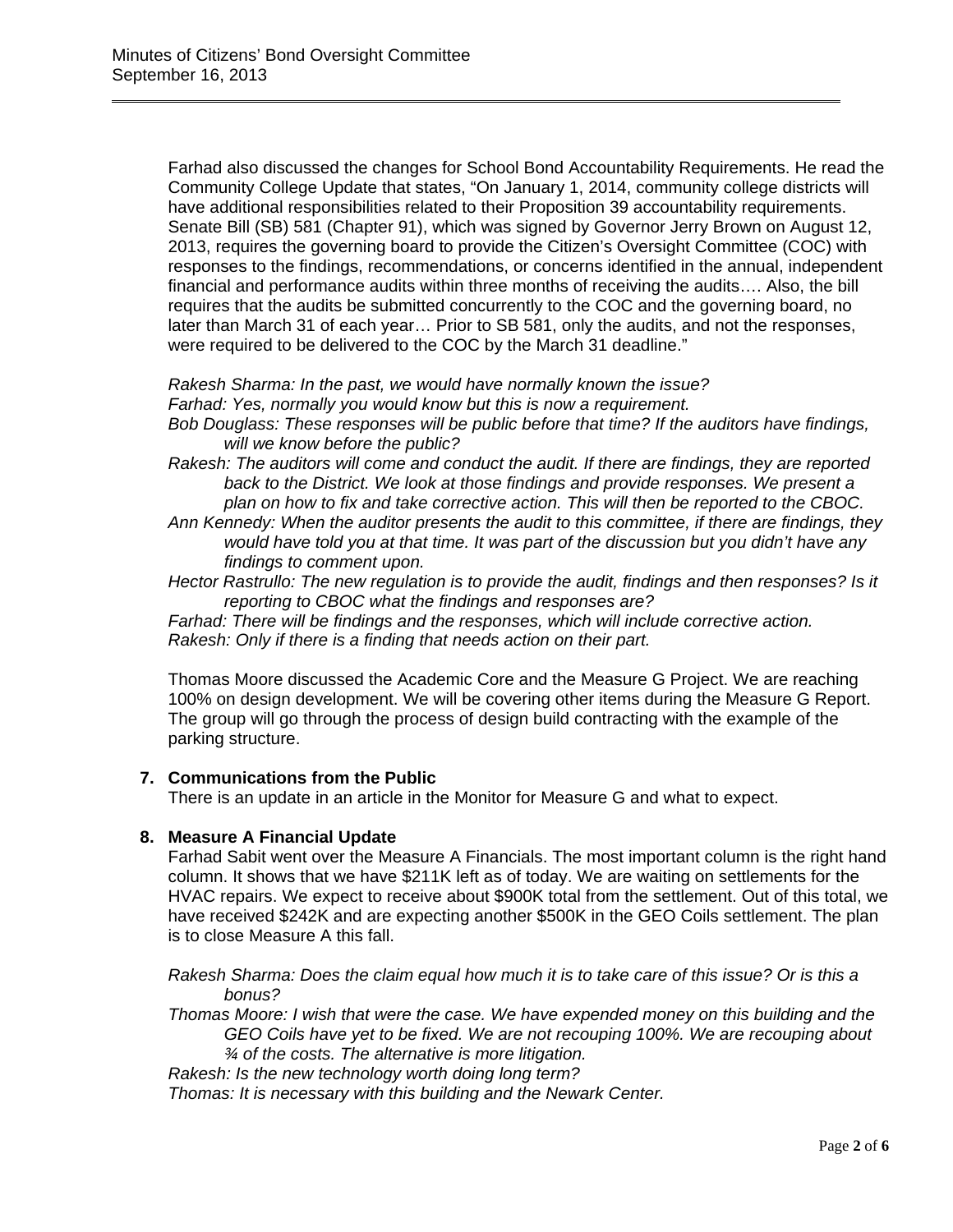# **9. Measure A Bond Projects Update**

Thomas Moore gave a quick update on the Measure A projects, which include repairs on the Geo Coils systems at Newark. This project was transferred to a Measure G Quick Fix project until the District receives the settlement.

#### *Rakesh: Is the settlement final?*

*Thomas: We reached a settlement in principle, but it has not formally been agreed on with signatures.* 

*Dr. Browning: Are different parties involved?* 

*Thomas: Not for the Geo Coils projects, but for Building 7. Geo Coils is coming from insurance. We have received the \$500K for Geo Coils settlement.* 

# **10. Measure G Financial Update**

Ann Kennedy went over the Measure G program report. What is shown is Quarter 4 and these numbers will adjust. The finalized quarter 4 will adjust after the audit is complete. About \$5.1 million has been spent this quarter. We were a little over \$1 million in spending last time. It will continue to move up rather steeply in these next few quarters. Ann showed the detailed report and big items that had expenses this quarter. Renewable energy had \$2.9 million in expenses. 9101, 9107 and 9108 projects also had ½ million in expenditures this quarter.

#### *Frank Pirrone: What were the expenses?*

*Chris Wilson: Quick fix projects. Fire alarm for Building 6 is a replacement of the existing system. There were no strobes and now there are. Safety repairs around campus which include hand rails and sidewalks. Design work on Building 22. Maintenance in the Child Development Center. Signage around campus which will help the students get around campus. Roofing and flashing repairs are complete.* 

*Rakesh: Will the signage be good enough for the next few years?* 

*Chris: Signage is a quick fix and is temporary. There will be adjustments and we can unbolt them and move them. Maps can be removed and replaced fairly easily. Another project will be coming that includes permanent signage.* 

*Rakesh: If we didn't have Measure G funding? Where would the money come from? Chris: Typically, the money would come from state scheduled maintenance. Rakesh: If we didn't have this money, we wouldn't be able to make the fixes.* 

Ann stated that the Academic Core Building project has \$1.5 million in spending. We're keeping our contingency nice right now at 6.17%. Our bond expenditure to date is \$29 million.

*Hector Rastrullo: What happened to project 6123? It was budgeted for \$17 million and there was no update, but went to a zero budget.* 

*Chris: New Building E was consolidated into the Academic Core instead of 5 buildings.* 

*Frank Pirrone: Why was that project programming instead of construction?*

*Chris: It will end up in construction.* 

*Frank: Why is it in programming?* 

*Chris: There weren't any expenses to date under signage. They didn't occur until 2013-14. There is a lag period.* 

*Bob Douglass: What is the difference between planning and programming?* 

*Ann: Planning is the early phase. Programming is the detail activity within the project. In large scale projects, it is very clear, but on smaller projects it is not so clear.*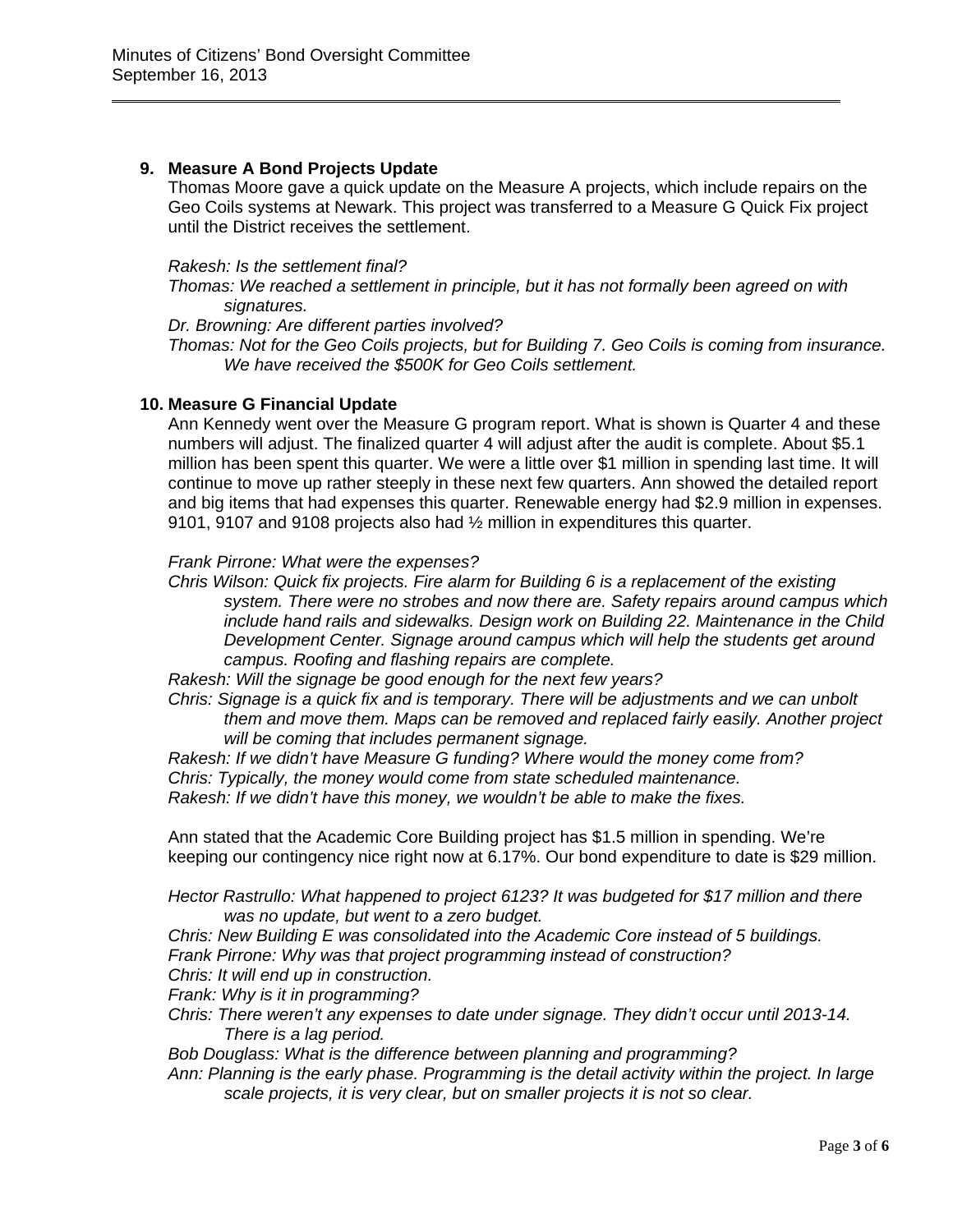# **11. Measure G Bond Projects Update**

Chris Wilson went over the Measure G Bond Projects.

- Design Build Process for parking garage.
- Photovoltaics Just about done with construction. Last pieces of fence coming down in the next week or so. Talking to PG&E about getting stuff turned on. In the next 6 weeks it will be active. The grand opening will be some time in October at Newark, but we will celebrate both sites at the same time.
- Civil Infrastructure Project Construction starts in May 2014.
- Academic Core Project Completed schematic design and review process now. This level of drawings has not been shown to this group yet. One building is Arts, Learning Commons (Library), and general classrooms. The second building is Science and Lecture. The heavy demolition is scheduled for 2015.
- •

*Rakesh: Would you do a 3-D model? Can we come and see them one of these days? Chris: We have 3-D images.* 

*Rakesh: If you really want to have a feeling of what it would look like, it would be easier with a model.* 

*Chris: We will have a lot of fly throughs and we will be able to look at it with different angles.* 

*Rakesh: How will it look when you break everything down and build back up? I would find that helpful.* 

*Chris: We can certainly look into it.* 

- *Andy: This looks like a lot of stairs again.*
- *Chris: There is an elevator that you can take to the top of the building and get straight to the top of campus. Once the parking structure is on the North side, you can walk right into the Science Building. From the parking structure on the other side, you can take a bridge and move up and down vertically without having to climb stairs or ramps. There are ramps built into the stairs as well.*

*Casey Michaelis: The diagram also shows seating on the ramps.* 

*Chris: We are not done with the landscape. How many students will we be able to get into the elevators? We can do double elevators.* 

*Chris: We will get into those.* 

*Dr. Browning: How many parking spaces are in the parking garage?* 

*Chris: About 70% of the parking will be up at the top of the campus.* 

Chris gave updates of how each building will look inside. There will be clusters of offices. Medium sized lecture hall next to the arts level. On the Learning Center Level there will be open areas for students to interact and more space for people to learn together. There will be more tutorial space as well. In the Science Building, the darker green areas are support space. It will have a larger tiered lecture hall to fit 150 people and it will be adjacent to where the new parking structure is located.

*Thomas: Those are strictly the architectural drawings that do not include the landscape and hardscape.* 

*Rakesh: The buildings have 3 floors or 4 floors. With the new buildings, is there walking space between the floors for maintenance? Does this happen with college buildings?* 

*Chris: The expense for that is pretty high.*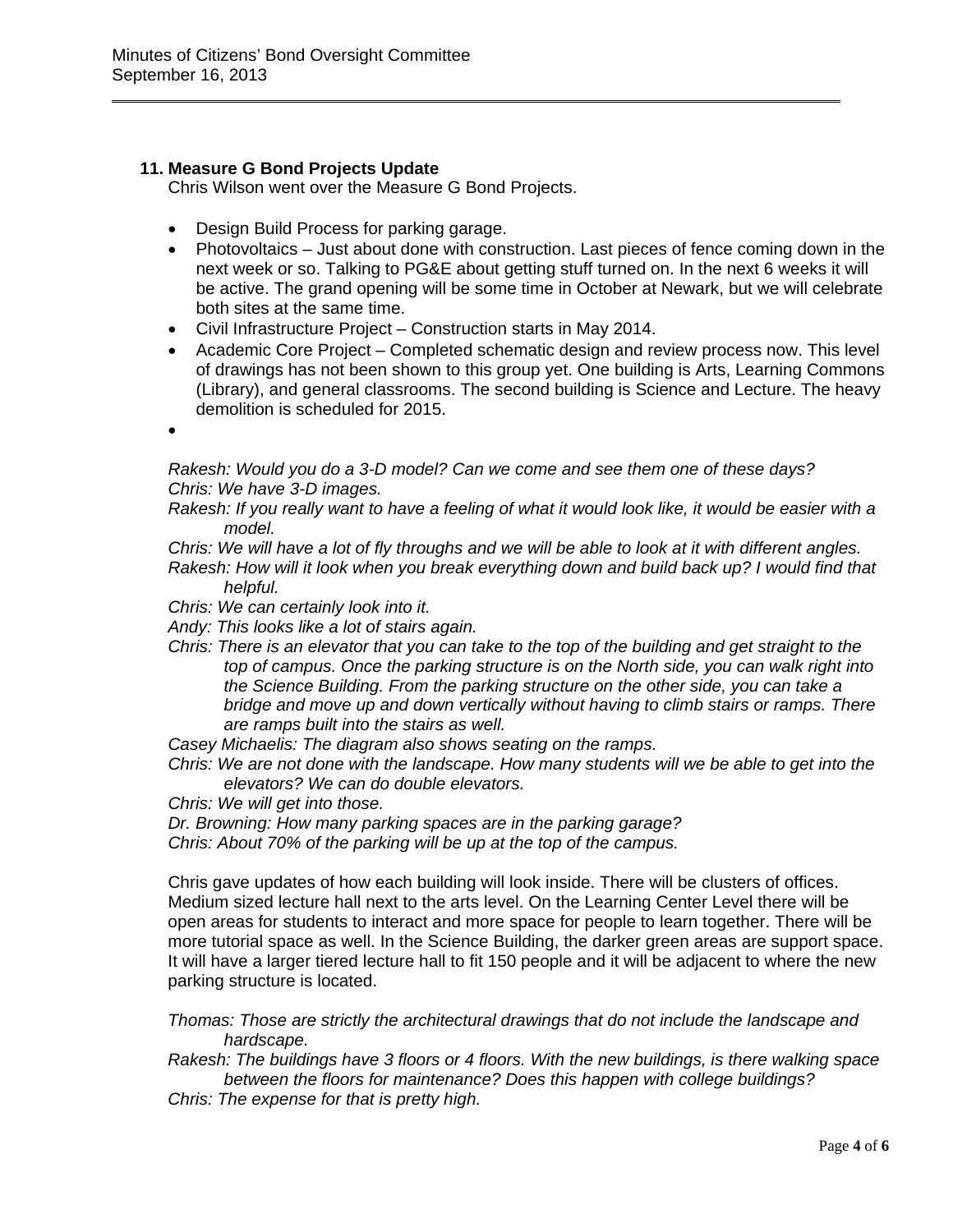*Thomas: Many of the buildings at Stanford have the space for this need. The amount of maintenance that occurs on that campus makes the need for the extra space. We base the design on having access to things that are important for us to maintain. The central plant will be in one area and the maintenance will be in one central spot that is very accessible. We can put all of it in one big room. At Stanford, each building is pretty much standing alone. UCSD is 5-6 times the size of what we're building here.* 

• South Parking Structure Project – Designs were shown and then the group chose which one they thought the District went with. Teams of architects and builders send in their qualifications. 3-4 firms were short listed. The District had four good firms. There were four so good that they couldn't decide on three. Then the four short listed firms were sent out a request for proposal. They were each given specific requirements, size, some of the elements required to be in it, and a conceptual layout of where it was going to go. The team met with each of the four firms halfway through the process to make sure they were going in the right direction. Each firm submitted a design package with renderings and detailed drawings and technical specs of the design. The range on their budgets were \$21-\$24 million. This allowed the teams to use as much of their creativity as possible. The teams were scored with a possible 1000 points. The price divided by the numbers gave a cost per point which ends up giving not just the low bid, but the best value.

*Bob Douglass: Was there financial compensation for the finalists? Chris: Yes, a stipend of \$20K for the firms not selected.* 

*Chris showed the four designs and let the group guess which firm was chosen. Overaa/Steinberg and Walker was selected as the design build team. They have been very attentive.* 

*Rakesh: Did this one look better because there was landscaping? Chris: They had the most points.* 

- *Thomas: They were the middle on price. You hope to find something of really good quality with a medium price. They asked all the right questions and were prepared with the presentation. Joel Heyne and I did the mid-meeting process. They wanted to know so much more. They were the unanimous first choice.*
- *Brad Hatton: In our last discussion, we talked about the lease-leaseback option. Does that still apply to the construction projects?*
- *Thomas: The parking structure was design build. The team is picked ahead of time.*

*Rakesh: Here, we are giving a contract to Overaa and they will build it?* 

- *Thomas: Yes, they design it and build it. As for the Academic Core, we have received 13 submittals from firms. We have some very good firms on the list.*
- *Bob: The cost within reason should be the cost, correct?*

*Thomas: Yes, if there are no unforeseen conditions, the cost is the cost.* 

- *Bill Wahl: This is my last meeting. I found the work challenging and rewarding. We've heard the construction side of things?*
- *Dr. Browning: This year, they have started to restore. We're down full-time faculty. We will rebuild over the next 7-10 years. Enrollment is steady.*
- Athletic Fields Showed the configuration of what they will look like now.
- Upcoming procurement of Lease Leaseback Building